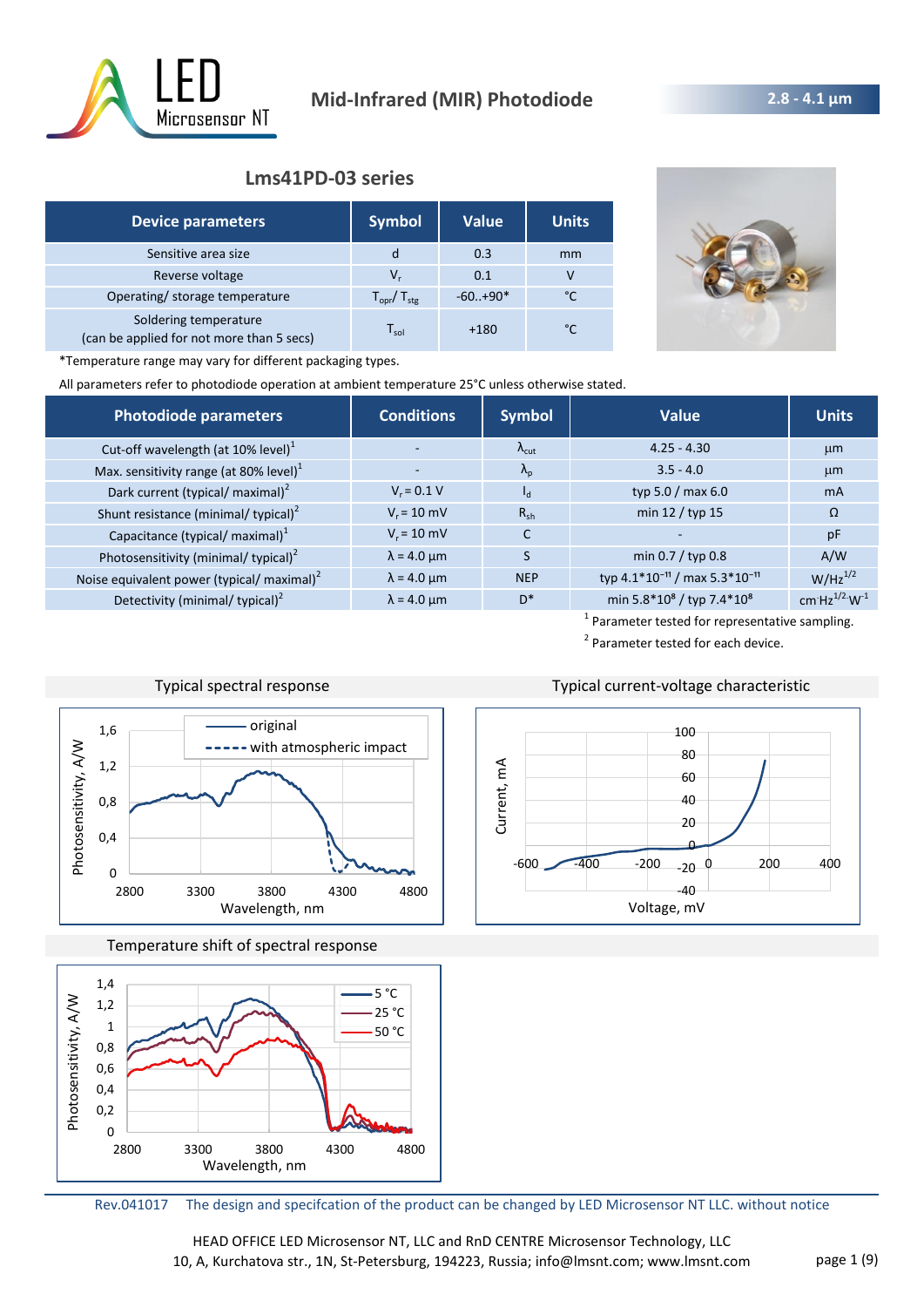







Rev.041017 The design and specifcation of the product can be changed by LED Microsensor NT LLC. without notice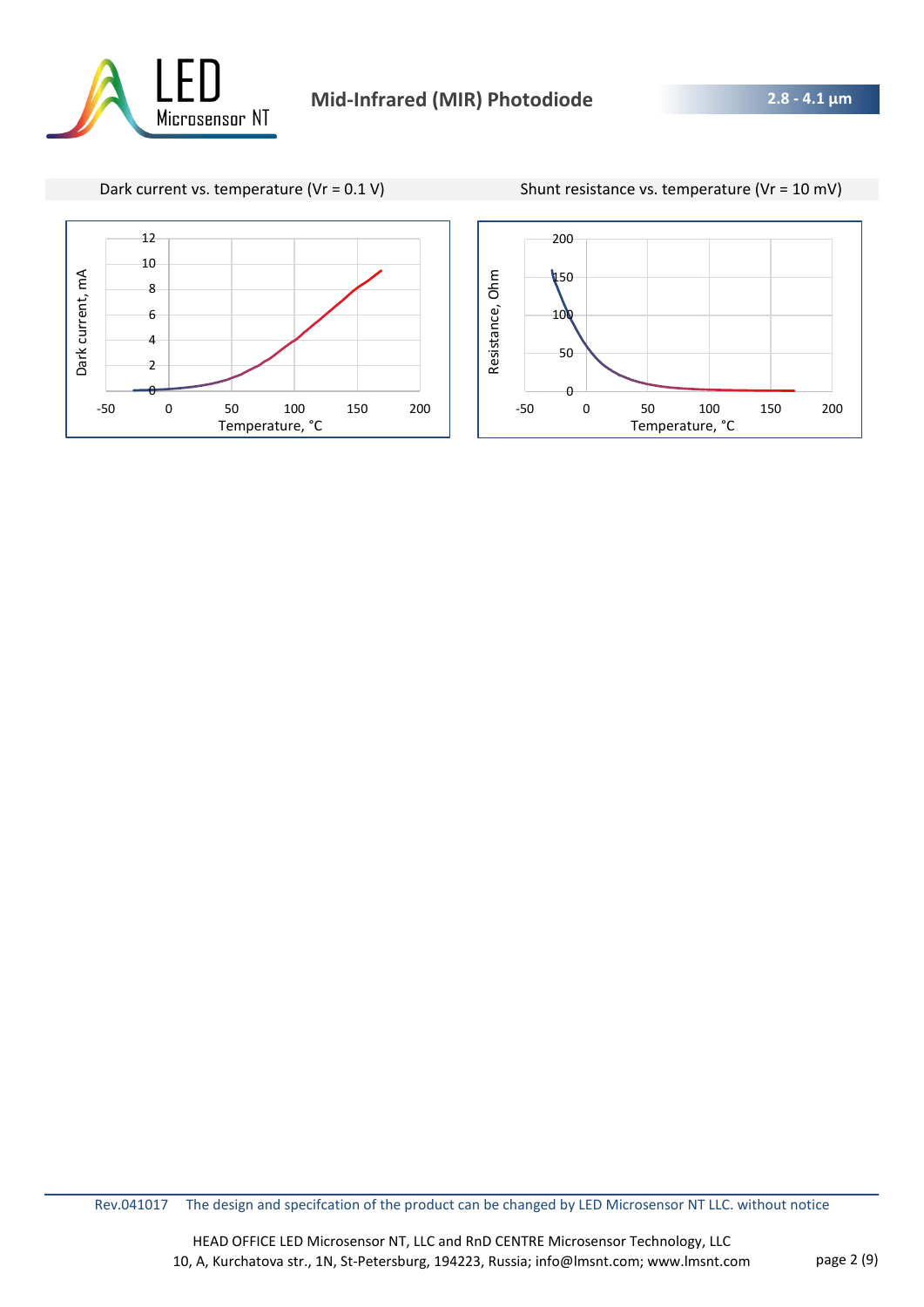

| Packages*                                                                                                  | <b>Model</b>      |
|------------------------------------------------------------------------------------------------------------|-------------------|
| TO-18 with a cap without a glass window                                                                    | $Lms41PD-03$      |
| TO-18 with a parabolic reflector without a glass window                                                    | $Lms41PD-03-R$    |
| TO-18 with a parabolic reflector with a glass window                                                       | Lms41PD-03-RW     |
| TO-5 with a built-in thermocooler and thermoresistor, covered by a cap with a glass window                 | Lms41PD-03-TEM    |
| TO-5 with a built-in thermocooler and thermoresistor, covered by a parabolic reflector with a glass window | Lms41PD-03-TEM-R  |
| PD with a built-in preamplifier; TO-18 with a parabolic reflector without a window in an aluminum tube     | $Lms41PD-03-R-PA$ |
| PD with a built-in preamplifier; TO-18 with a parabolic reflector with a window in an aluminum tube        | Lms41PD-03-RW-PA  |

\*Standard photodiode packaging is non-hermetical, so that condensation during device operation and storage must be prevented.

#### Recommended modes of PD operation



#### **PD used as a current source (photovoltaic mode) PD used in a photoconductive mode (under reverse bias)**



We recommend using **photovoltaic mode**, when PD is used under no reverse bias. Use photoconductive mode (mode with reverse bias) with caution.

#### **IMPORTANT CAUTIONS:**

- please check your connection circuit before turning on the PD;
- please mind the PD polarity: PD anode is marked with a RED dot;
- please do not connect the PD to the multimeter.

#### Related products:

- **Light emitting diodes (LEDs)**  sources of IR radiation;
- PAb preamplifier amplifies photocurrent generated by a PD and converts it into a voltage signal;
- **SDM synchronous detector** enables synchronous operation of a PD coupled with a preamplifier and an LED
- coupled with a driver; performs convertion of an output PD preamplifier signal into DC voltage signal.

Rev.041017 The design and specifcation of the product can be changed by LED Microsensor NT LLC. without notice

HEAD OFFICE LED Microsensor NT, LLC and RnD CENTRE Microsensor Technology, LLC 10, A, Kurchatova str., 1N, St-Petersburg, 194223, Russia; info@lmsnt.com; www.lmsnt.com page 3 (9)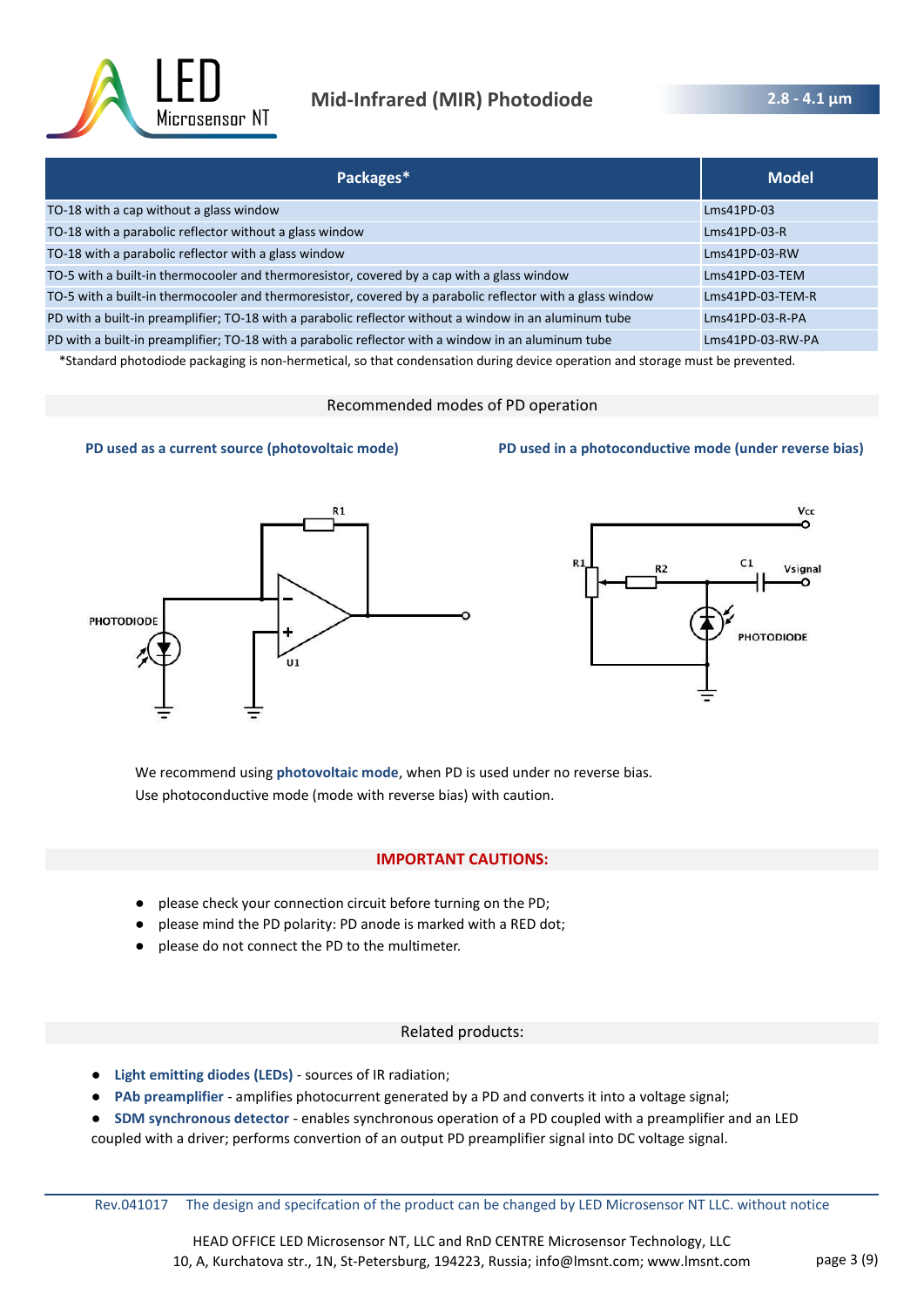

#### **Lms41PD-03**



Rev.041017 The design and specifcation of the product can be changed by LED Microsensor NT LLC. without notice

HEAD OFFICE LED Microsensor NT, LLC and RnD CENTRE Microsensor Technology, LLC 10, A, Kurchatova str., 1N, St-Petersburg, 194223, Russia; info@lmsnt.com; www.lmsnt.com page 4 (9)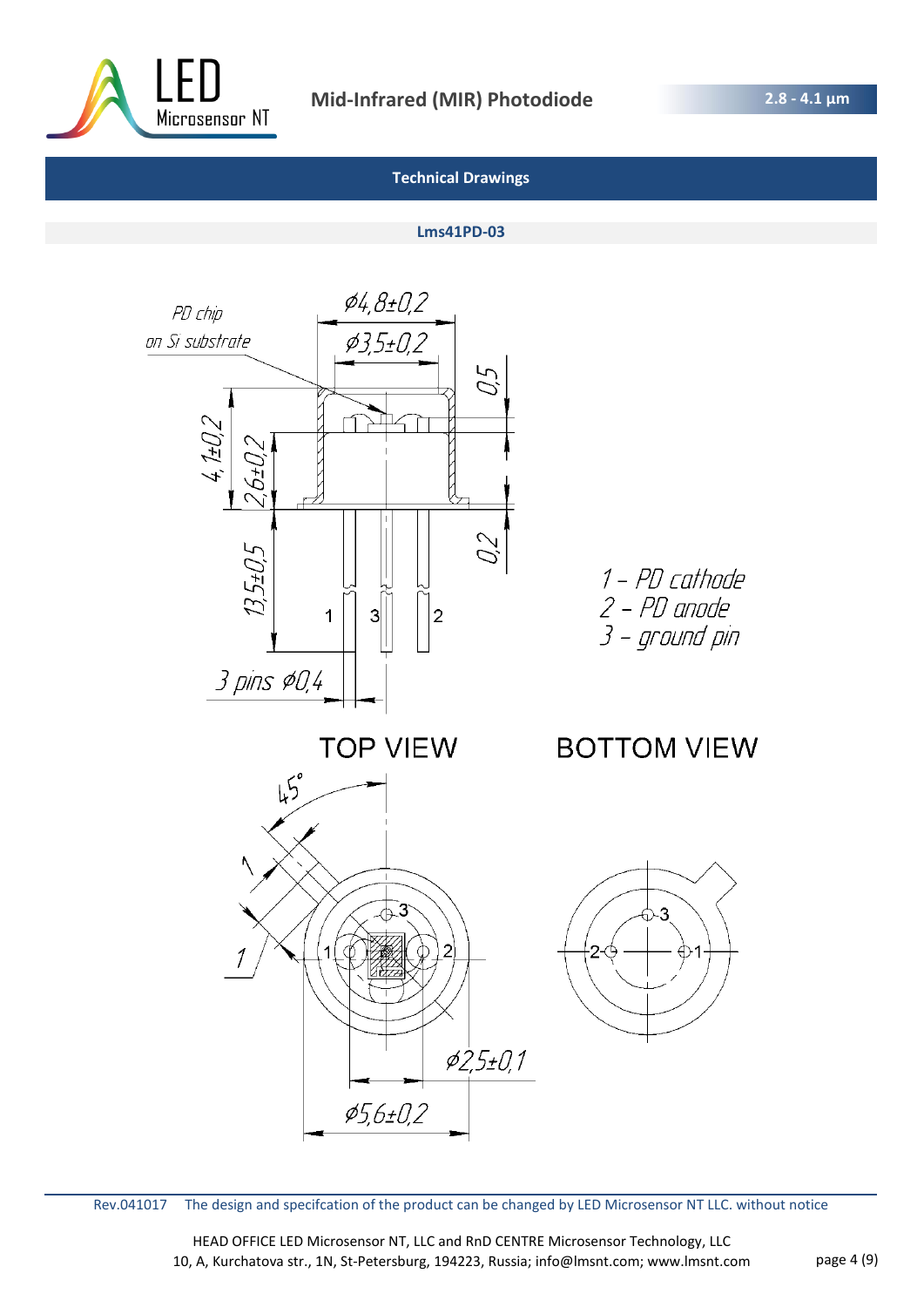

#### **Lms41PD-03-R**



**TOP VIEW** 

1 - PD cathode 2 – PD anode<br>3 – ground pin

**BOTTOM VIEW** 





HEAD OFFICE LED Microsensor NT, LLC and RnD CENTRE Microsensor Technology, LLC 10, A, Kurchatova str., 1N, St-Petersburg, 194223, Russia; info@lmsnt.com; www.lmsnt.com page 5 (9)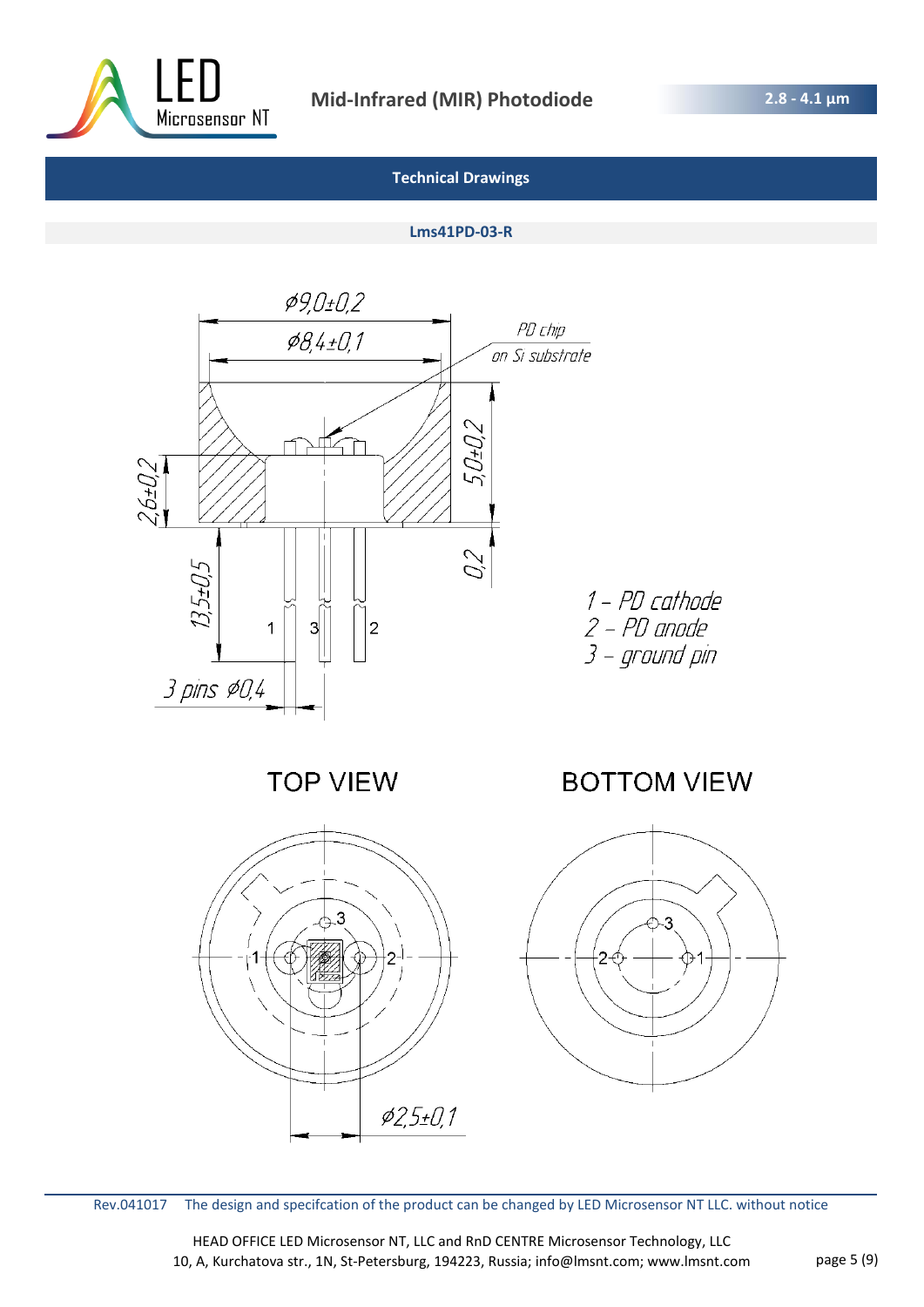

#### **Lms41PD-03-RW**



**TOP VIEW** 





HEAD OFFICE LED Microsensor NT, LLC and RnD CENTRE Microsensor Technology, LLC 10, A, Kurchatova str., 1N, St-Petersburg, 194223, Russia; info@lmsnt.com; www.lmsnt.com page 6 (9)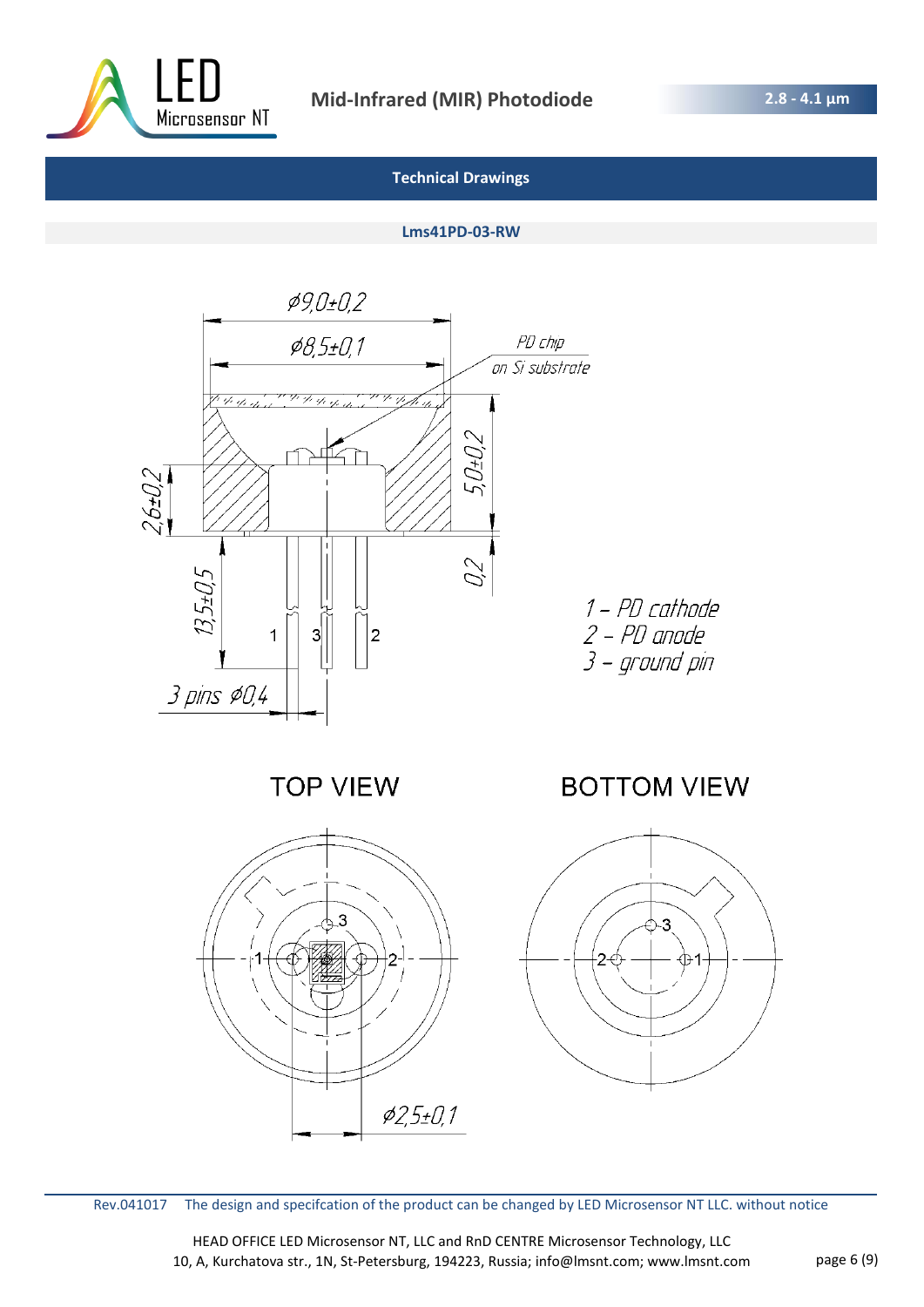

## **Lms41PD-03-TEM**



 $\overline{2}$ 

6



Rev.041017 The design and specifcation of the product can be changed by LED Microsensor NT LLC. without notice

HEAD OFFICE LED Microsensor NT, LLC and RnD CENTRE Microsensor Technology, LLC 10, A, Kurchatova str., 1N, St-Petersburg, 194223, Russia; info@lmsnt.com; www.lmsnt.com page 7 (9)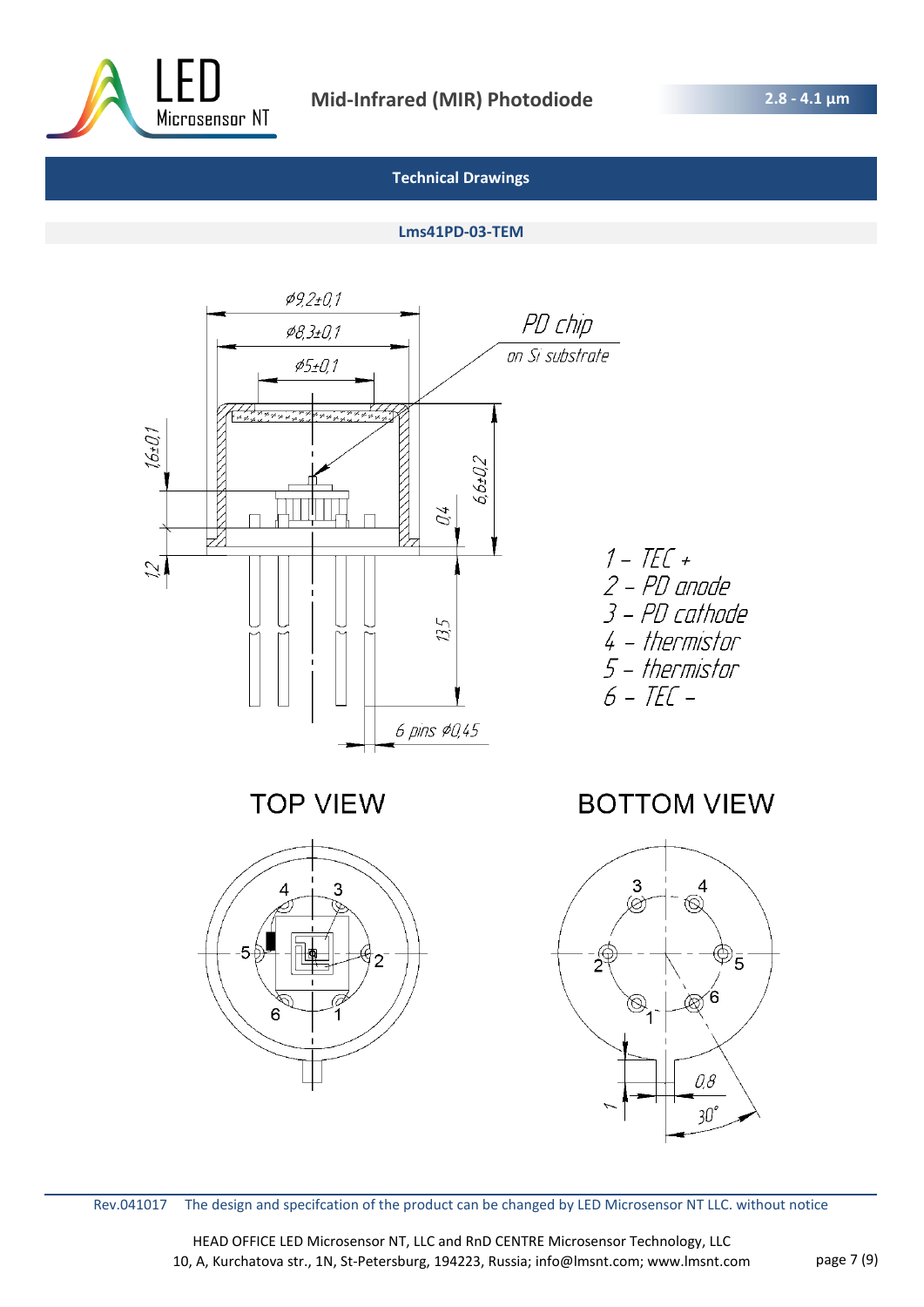

#### **Lms41PD-03-TEM-R**



Rev.041017 The design and specifcation of the product can be changed by LED Microsensor NT LLC. without notice

HEAD OFFICE LED Microsensor NT, LLC and RnD CENTRE Microsensor Technology, LLC 10, A, Kurchatova str., 1N, St-Petersburg, 194223, Russia; info@lmsnt.com; www.lmsnt.com page 8 (9)